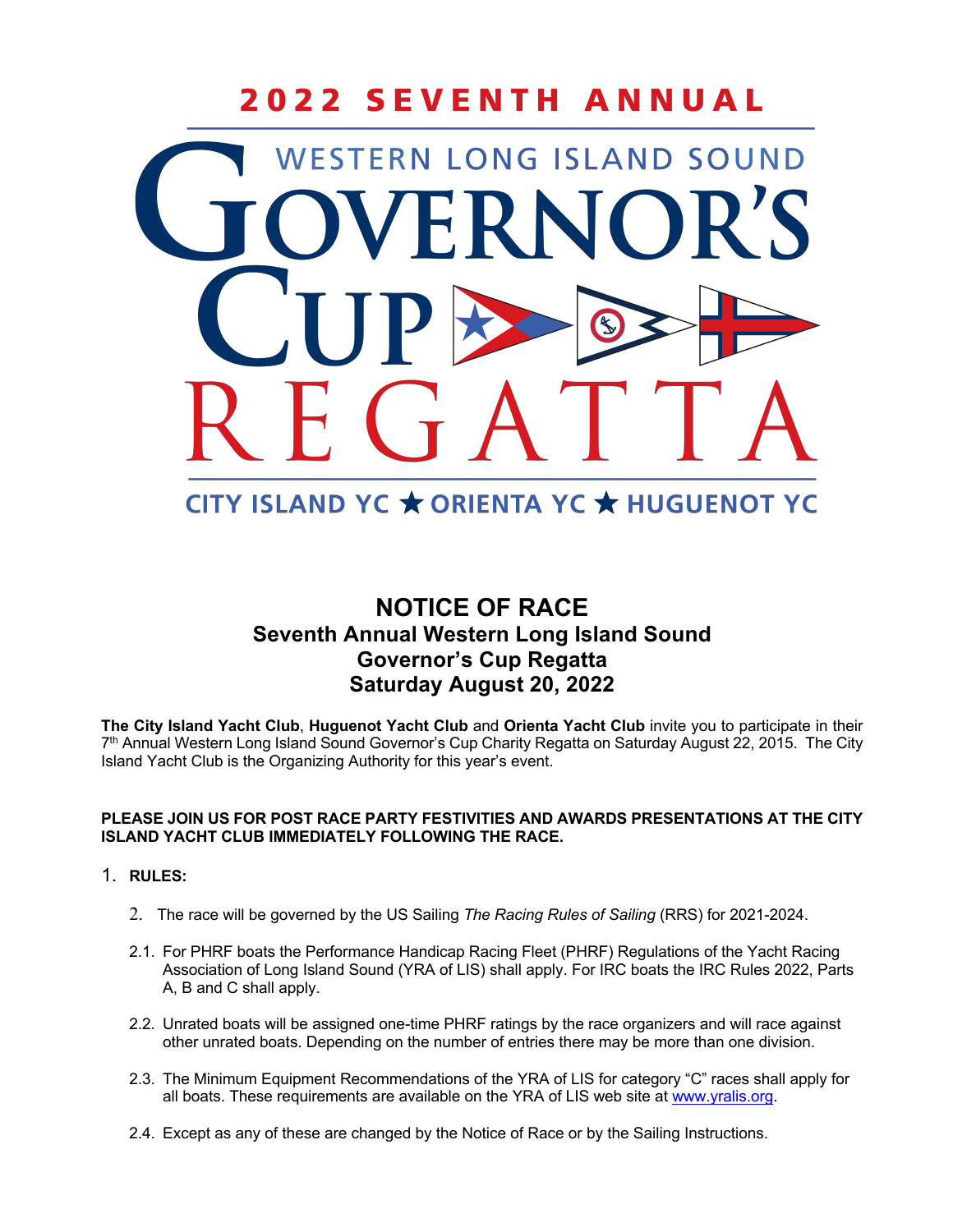### **ELIGIBILITY:**

The regatta is open to single-hulled vessels with a valid 2022 YRA of LIS PHRF certificate with a distance rating of 222 or lower or with a valid IRC certificate, either Standard or Endorsed. Boats with both a valid PHRF certificate and an IRC certificate may choose to race under either certificate. Should the Race Committee receive fewer than 6 entries seeking to race under IRC certificates, it may decide not to include an IRC division, and IRC boats with a valid PHRF certificate may choose to race under PHRF rules, Spinnaker or non-spinnaker. Boats without a valid 2022 PHRF rating may race and will be assigned a rating by the RC. Awards will be given in this division if there are three or more entries. Non-rated boats will not be eligible for awards listed in paragraph 11.

### 3. **ENTRY & FEES:**

- 3.1.Entries are to be made on-line at www.yachtscoring.com.
- 3.2.The Race Committee reserves the right to reject any entry**.**
- 3.3.The entry fee for this race is \$75.00 for boats registering by 2000 hours Wednesday, August 17, 2022. For boats registering after 2000 Wednesday, August 17, 2022 entry fee will be \$85.00. Except for entries not accepted by the Race Committee, entry fees are nonrefundable. Entry Fee entitles yacht crew to entry to the post-race awards ceremony and party at CIYC.
- 3.4.All entries must be received no later than 2000 hours on Friday, August 19, 2022.
- 4. **SAILING INSTRUCTIONS:** The Sailing Instructions and division assignments will be posted on the Yacht Scoring web site no later than 2000 hours on Friday, August 19, 2022.
- 5. **SCHEDULE**: The first signal for the start will be made on Saturday, August 20, 2022 at **11:55 AM**. Any boat not finishing by **5:30 PM** on shall be scored DNF. At its discretion the RC may elect to shorten the racecourse by moving up the finish line. If no boat finishes within the time limit, the race committee may decide to abandon the race.
- 6. **VENUE:** The start area will be in the vicinity of Locust Point Buoy, aka RED NUN #46A In Eastchester Bay.
- 7. **COURSE:** A navigation course using government and temporary marks. (Course may be shortened in light air).

| <b>COUNTER-CLOCKWISE COURSE</b><br>7.1. |                                                                                |
|-----------------------------------------|--------------------------------------------------------------------------------|
| <b>Mark</b>                             | <b>Name and Location</b>                                                       |
| "S"                                     |                                                                                |
|                                         | Start at Buoy 46A Eastchester Bay off City Island to                           |
| "A"                                     |                                                                                |
|                                         | Hewlett Point Green Gong # 29 TAKEN TO PORT.                                   |
| "B"                                     |                                                                                |
|                                         | Green Gong #25 North of Sands Point TAKEN TO STARBOARD.                        |
| "C"                                     |                                                                                |
|                                         | Prospect Point Green Gong #23 TAKEN TO PORT.                                   |
| "D"                                     |                                                                                |
|                                         | Can #1 NE of Execution Rocks TAKEN TO PORT.                                    |
| "E"                                     |                                                                                |
|                                         | Hart Island East Side Buoy #1 Green Gong TAKEN TO STARBOARD.                   |
| "F"                                     |                                                                                |
|                                         | North end of Hart Island Green Can #3 TAKEN TO PORT.                           |
| "T"                                     |                                                                                |
|                                         | Temporary drop mark NW tip of Hart Island TAKEN TO PORT. (Honor "The Blauzes") |
| "S"                                     |                                                                                |
|                                         | Finish at Buoy 46A Eastchester Bay off City Island                             |

| 7.1. | <b>COUNTER-CLOCKWISE COURSE</b> |  |
|------|---------------------------------|--|
|      |                                 |  |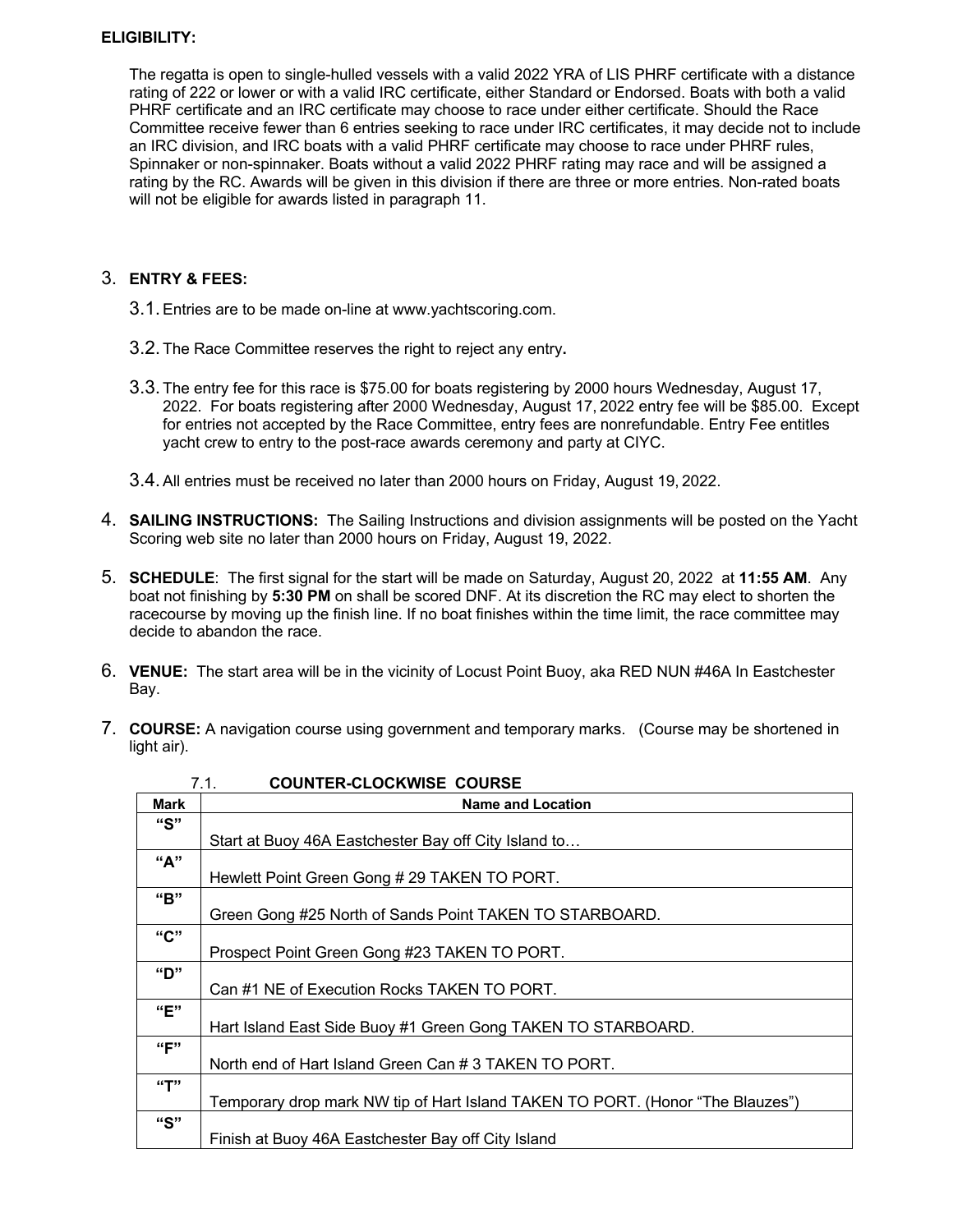|             | <b>CLOCKWISE COURSE</b>                                                                |
|-------------|----------------------------------------------------------------------------------------|
| <b>Mark</b> | <b>Name and Location</b>                                                               |
| "S"         | Start at Buoy 46A Eastchester Bay off City Island to                                   |
| "T"         | Temporary drop mark NW tip of Hart Island TAKEN TO STARBOARD. (Honor "The<br>Blauzes") |
| "F"         | North end of Hart Island Green Can # 3 TAKEN TO STARBOARD.                             |
| "F"         | Hart Island East Side Buoy #1 Green Gong TAKEN TO PORT.                                |
| "D"         | Can #1 NE of Execution Rocks TAKEN TO STARBOARD.                                       |
| "C"         | Prospect Point Green Gong #23 TAKEN TO STARBOARD.                                      |
| "B"         | Green Gong #25 North of Sands Point TAKEN TO STARBOARD.                                |
| "A"         | Hewlett Point Green Gong # 29 TAKEN TO PORT.                                           |
| "S"         | Finish at Buoy 46A Eastchester Bay off City Island                                     |

8. **SCORING:** Scoring for PHRF divisions will be calculated using the Time on Time method, using a Time Correction Factor based on the boat's YRA of LIS PHRF distance rating (TCF=600 / (480+PHRF)). Scoring for the IRC division(s) will be scored using the IRC Time Correction Factor using time on time.

- 9. **PROTESTS:** A Protest Committee appointed by the Organizing Authority will decide protests. Protests will be held at the City Island Yacht Club as soon as practicable after the finish. Protest procedure is described in the SAILING INSTRUCTIONS.
- 10.**PRIZES**: Results will be posted at the City Island Club and also on the web site Yacht Scoring. Class awards will be presented at the CIYC party following the race.

### 11.**THE FOLLOWING PRIZES WILL BE AWARDED:**

- 11.1. First, Second and Third Place awards in each division with 5 or more entries.
- 11.2. WLISGC Team Award to the team with the top three divisional finishers from a single club.

11.4. The WALTER CRONKITE PERPETUAL TROPHY will be awarded to the first place boat in each sailing division. The trophy will reside at the host Yacht Club for the calendar year following its presentation.

### 12.**RADIO COMMUNICATIONS:**

Each boat shall carry a VHF radio capable of transmitting and receiving on Channel 72.

The Race Committee will endeavor to make courtesy announcements before and during the starting sequence on VHF Channel 72. All boats are required to monitor this Channel prior to and during the start.

13.**DISCLAIMER OF LIABILITY:** All competitors are reminded of RRS, Rule 4, Decision to Race. City Island Yacht Club will not accept any liability for property damage or personal injury or death sustained in

<sup>11.3.</sup> WLISGC Junior Award to the best performance by a "Junior" (as defined by YRALIS) boat.